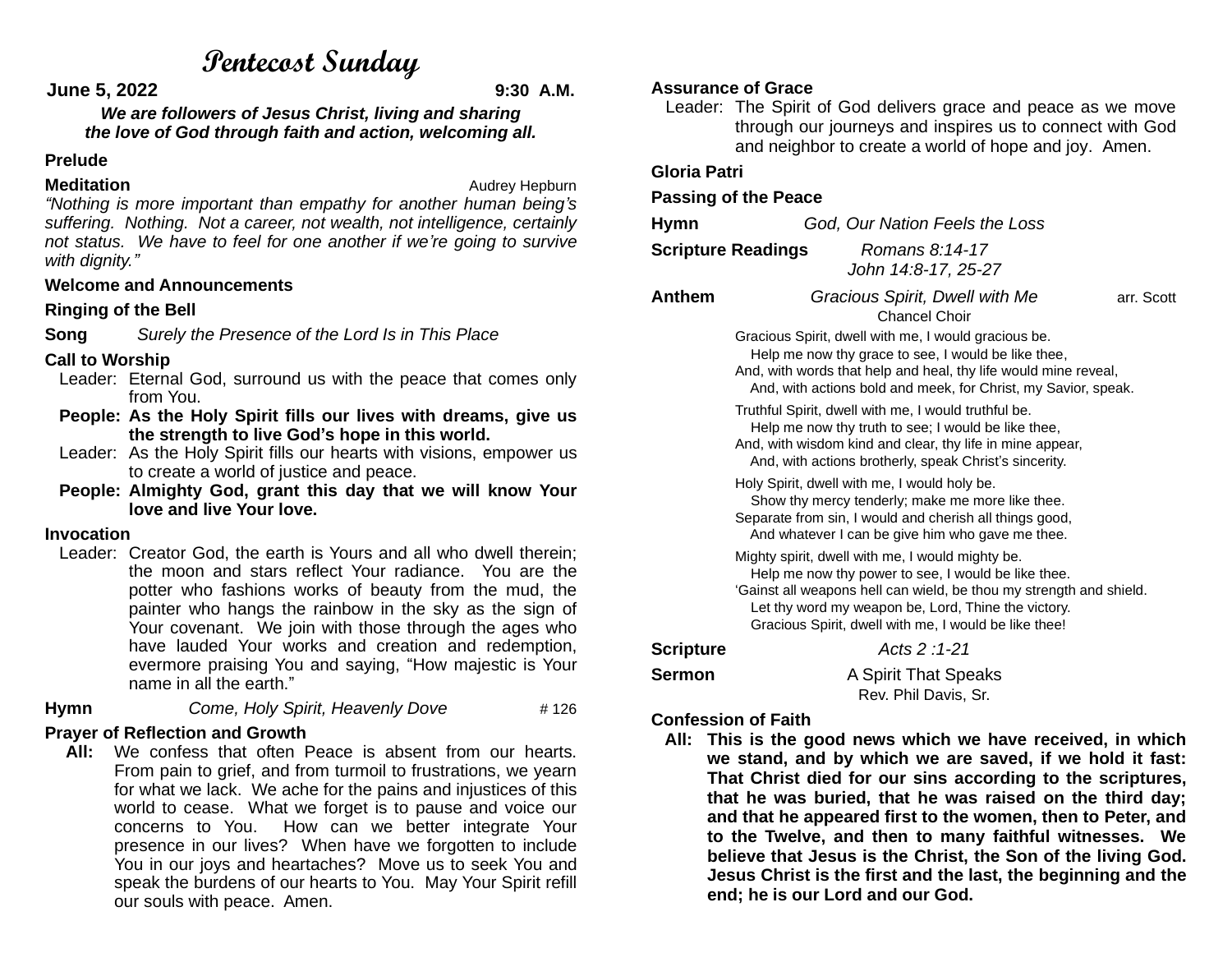# **Prayers of the People and Lighting of Prayer Candles**

#### **Prayer and The Lord's Prayer** (Debts/debtors)

**Offering** Please place your offering in the plates at the exit doors, mail your gifts to the church, or click the WPC website 'Give' button

#### **Doxology and Blessing of the Offering**

#### **Service of Holy Communion**

- Pastor: The Lord be with you,
- **People: And also with you.**
- Pastor: Lift up your hearts.
- **People: We lift them up to the Lord.**
- Pastor: Let us give thanks to the Lord our God.
- **People: It is right to give our thanks and praise.**
- Pastor: It is right, and a good and joyful thing, always and everywhere, to give thanks to You, Almighty God, creator of heaven and earth. You formed us in your image and breathed into us the breath of life. When we turned away and our love failed, Your love remained steadfast. You delivered us from captivity, made covenant to be our sovereign God, brought us to a land flowing with milk and honey, and set before us the way of life.
- **People: Holy, holy, holy Lord, God of power and might, heaven and earth are full of Your glory. Hosanna in the highest. Blessed is he who comes in the name of the Lord. Hosanna in the highest.**

#### **Invitation to the Table**

Pastor: Friends, this is the joyful feast of the people of God! They will come from east and west, and from north and south, and sit at table in the kingdom of God. Our Savior invites those that trust him to sit at the table in the kingdom of God.

#### **Prayer**

#### **Sharing of the Bread and the Wine**

#### **The Words of the Institution**

Pastor: Every time you eat this bread and drink this cup you proclaim the saving death of the risen Lord. Now all the people say

#### **People: Amen, Amen, and Amen.**

| <b>Hymn</b>        | <b>Spirit</b> | #319 |
|--------------------|---------------|------|
| <b>Benediction</b> |               |      |
| <b>Postlude</b>    |               |      |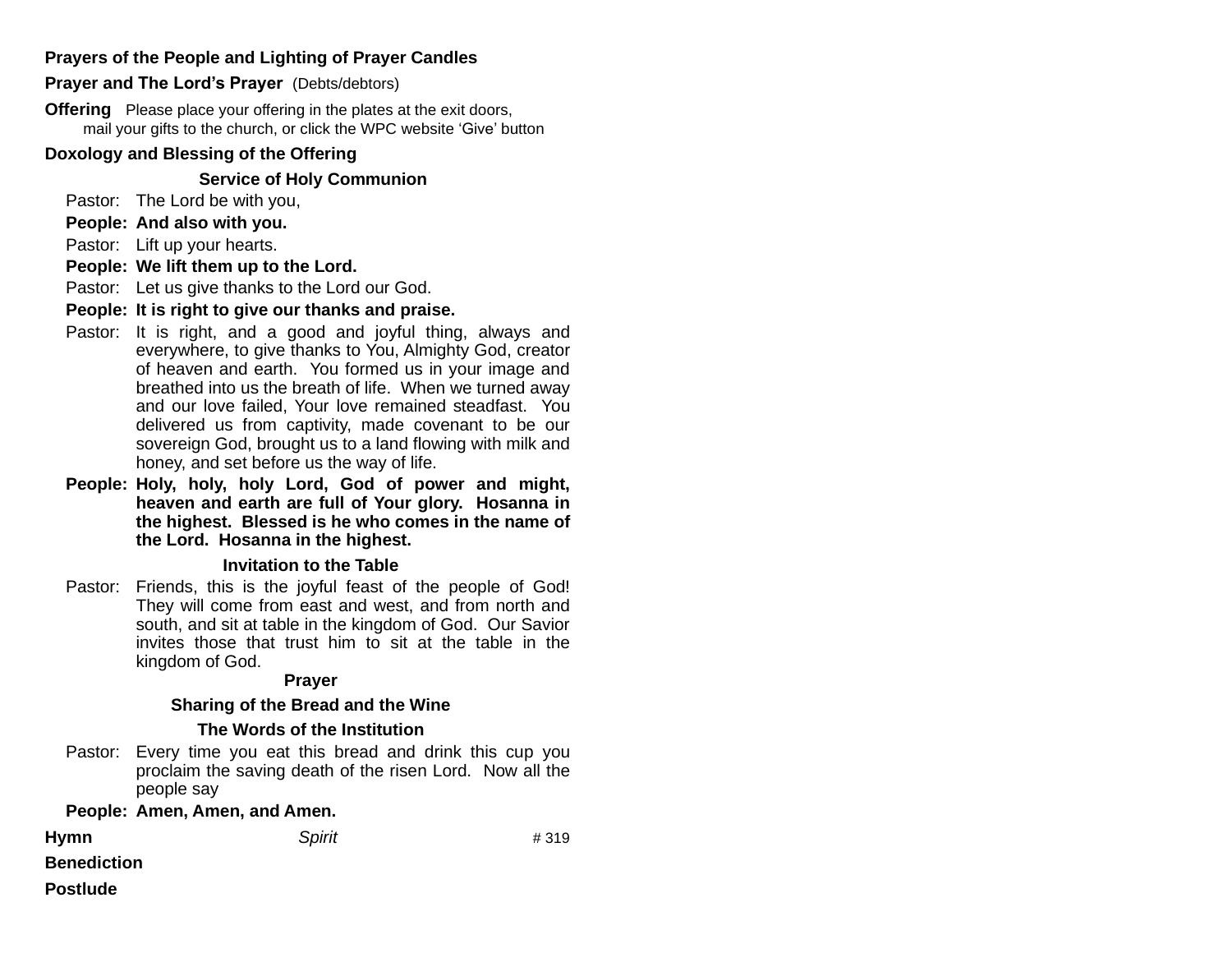# **Surely the Presence of the Lord Is in This Place**

Surely the presence of the Lord is in this place; I can feel His mighty power and His grace. I can hear the brush of angel's wings; I see glory on each face. Surely the presence of the Lord is in this place.

# **Come, Holy Spirit, Heavenly Dove**

Come, Holy Spirit, heavenly Dove, with all Thy quickening powers; Kindle a flame of sacred love in these cold hearts of ours.

In vain we tune our formal songs; in vain we strive to rise. Hosannas languish on our tongues, and our devotion dies.

Dear Lord, and shall we ever live at this poor dying rate? Our love so faint, so cold to Thee, and Thine to us so great!

Come, Holy Spirit, heavenly Dove, with all Thy quickening powers; Come, shed abroad a Savior's love, and that shall kindle ours.

# **Gloria Patri**

Glory be to the Father, and to the Son and to the Holy Ghost. As it was in the beginning is now and ever shall be, World without end. Amen. Amen.

# **God, Our Nation Feels the Loss**

God, our nation feels the loss as our children pay the cost For the violence we accept, for the silence we have kept. Rachel weeps for children gone; God of love, this can't go on!

Jesus, Lord, we hear you say, "Don't turn little ones away!" May we build a kinder land where our children understand; Every child here matters more than the guns we clamor for.

Holy spirit, wind and flame, send us out in Jesus' name. May we shout and say, "Enough!" May we build a world of love. Till the sounds of weapons cease, till our young can grow in peace.

Text by Carolyn Winfrey Gillette, Copyright © 2022

# **Doxology**

Praise God from whom all blessings flow; Praise Christ, all people here below; Praise Holy Spirit evermore; Praise Triune God, whom we adore. Amen.

# **Spirit** # 319

### Refrain:

Spirit, Spirit of gentleness, blow through the wilderness, calling and free. Spirit, Spirit of restlessness, stir me from placidness, wind, wind on the sea.

You moved on the waters, You called to the deep,

 Then You coaxed up the mountains from the valleys of sleep, And over the eons You called to each thing,

"Awake from your slumbers and rise on your wings." -- Refrain

You swept through the dessert, You stung with the sand, And You gifted your people with a law and a land,

And when they were blinded with their idols and lies,

Then You spoke through Your prophets to open their eyes. -- Refrain

You sang in a stable, You cried from a hill,

Then You whispered in silence when the whole world was still,

And down in the city You called once again

.

When You blew through Your people on the rush of the wind. -- Refrain

You call from tomorrow, You break ancient schemes, From the bondage of sorrow the captives dream dreams. Our women see visions, our men clear their eyes. With bold new decisions Your people arise. -- Refrain

**\* \* \* \* \***

# **LECTIONARY PASSAGES**

|               | Today, June 5 <sup>th</sup>  | Next Sunday, June 12th |
|---------------|------------------------------|------------------------|
| Old Testament | Genesis 11:1-9               | Proverbs 8:1-4, 22-31  |
| Psalm         | Psalm 104:24-34, 35b Psalm 8 |                        |
| New Testament | Romans 8:14-17               | Romans $5:1-5$         |
| Gospel        | John 14:8-17, 25-27          | John 16:12-15          |